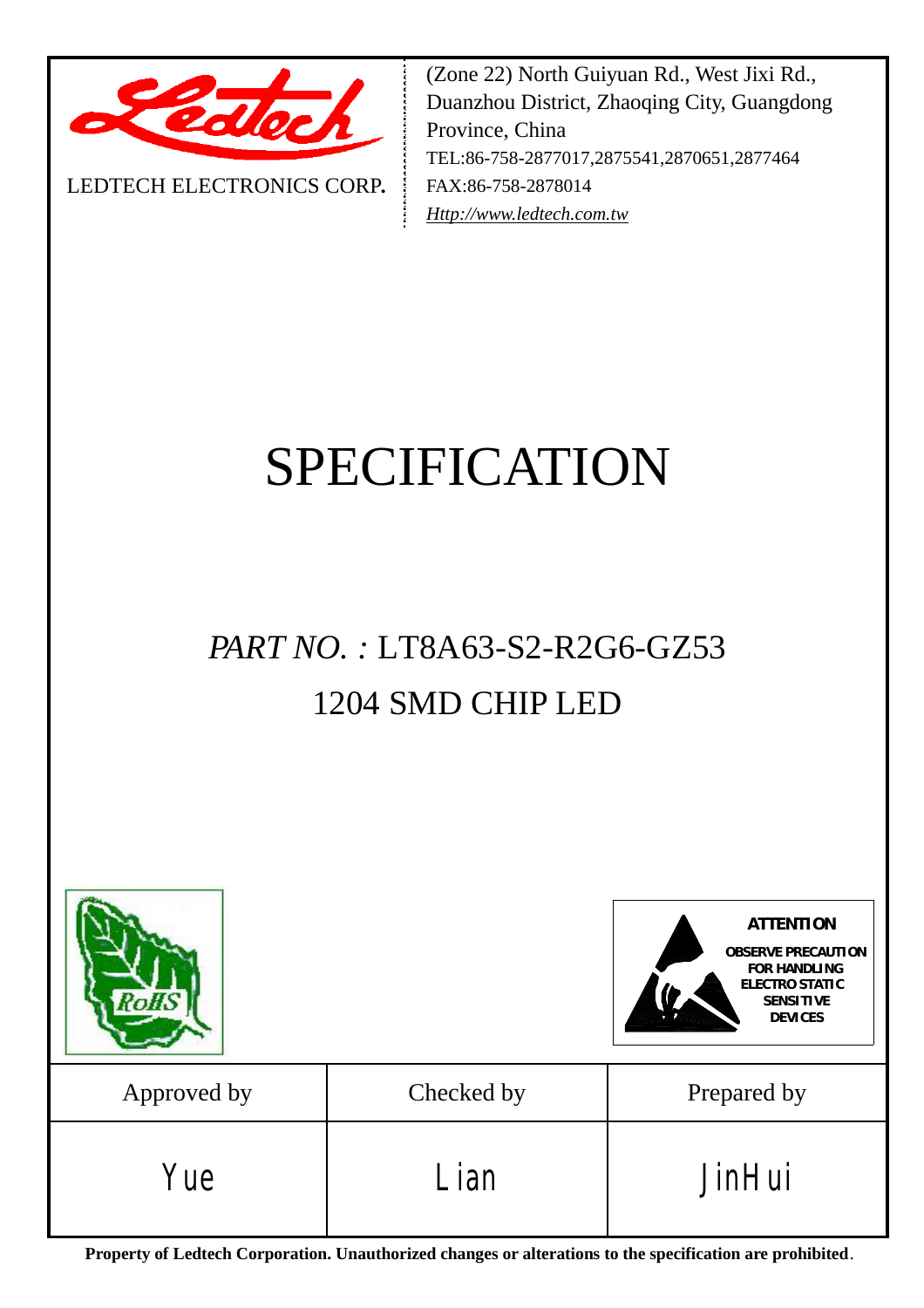

#### LT8A63-S2-R2G6-GZ53 | 1204 SMD CHIP LED

#### **Package Dimensions**







#### **Notes:**

- 1. All dimensions are in mm.
- 2. Tolerance is ±0.2mm unless otherwise noted.

### **Description**

| Part No.            | LED Chip  |                       |                   |
|---------------------|-----------|-----------------------|-------------------|
|                     | Material  | <b>Emitting Color</b> | Lens Color        |
| LT8A63-S2-R2G6-GZ53 | AlGaInP   | Red                   |                   |
|                     | InGaN/GaN | <b>Yellow Green</b>   | Water transparent |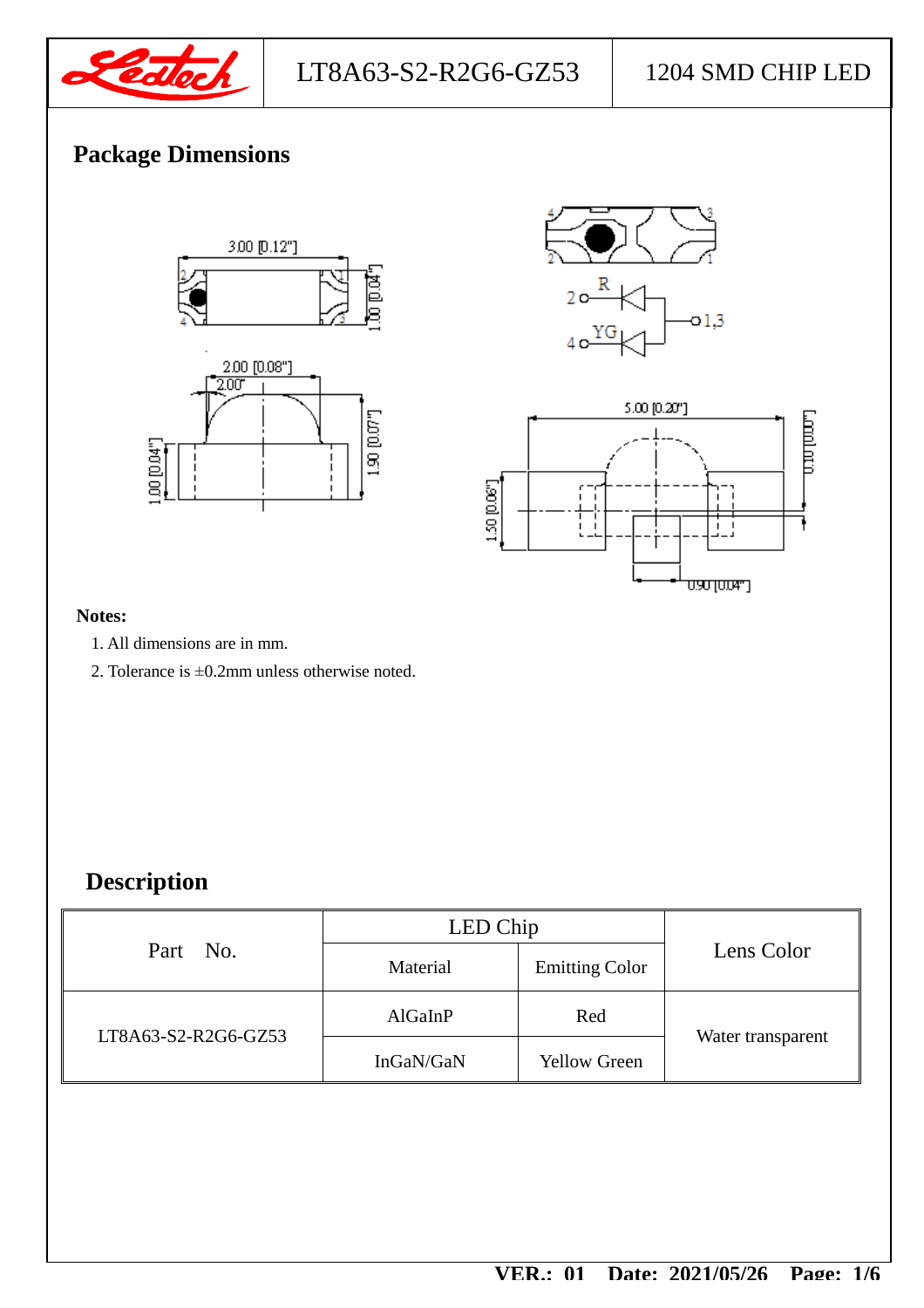

#### **Absolute Maximum Ratings at Ta=25 ℃**

| Parameter                                | Symbol          | Rating                             | Unit |              |
|------------------------------------------|-----------------|------------------------------------|------|--------------|
|                                          |                 | R                                  | G    |              |
| <b>Power Dissipation</b>                 | PD <sub>1</sub> | 44                                 | 44   | mW           |
| Reverse Voltage                          | <b>VR</b>       | 5                                  |      | V            |
| D.C. Forward Current                     | If              | 20                                 |      | mA           |
| <b>Operating Temperature Range</b>       | Topr.           | $-40$ to $+85$                     |      |              |
| <b>Storage Temperature Range</b>         | Tstg.           | $-40$ to $+100$                    |      | $^{\circ}$ C |
| <b>Soldering Temperature</b>             | Tsld.           | Max.260 $\degree$ C for 3 sec Max. |      |              |
| Peak pulsing current $(1/8$ duty f=1kHz) | Ifp             | 100                                |      | mA           |

#### **Electrical and Optical Characteristics:**

| Parameter              | Symbol        | Color       | Condition   | Min. | Typ. | Max. | Unit    |
|------------------------|---------------|-------------|-------------|------|------|------|---------|
| Luminous Intensity     | IV            | $\mathbf R$ | $If = 20mA$ | 100  |      | 180  | mcd     |
|                        |               | G           |             | 30   |      | 60   |         |
| <b>Forward Voltage</b> | Vf            | $\mathbf R$ | $If = 20mA$ | 1.8  |      | 2.2  | V       |
|                        |               | G           |             | 1.8  |      | 2.2  |         |
| Dominant Wavelength    | $\lambda$ d   | $\mathbf R$ | $If = 20mA$ | 615  |      | 625  | nm      |
|                        |               | G           |             | 568  |      | 574  |         |
| <b>Reverse Current</b> | Ir            |             | $Vr=5v$     |      |      |      | $\mu$ A |
| Viewing Angle          | $2\theta$ 1/2 |             | $If = 20mA$ |      | 120  |      | deg     |

Notes:1. Tolerance of Luminous Intensity is ±10%

2. Tolerance of Forward Voltage is ±0.05V

3. Tolerance of Dominant Wavelength is  $\pm 1$ nm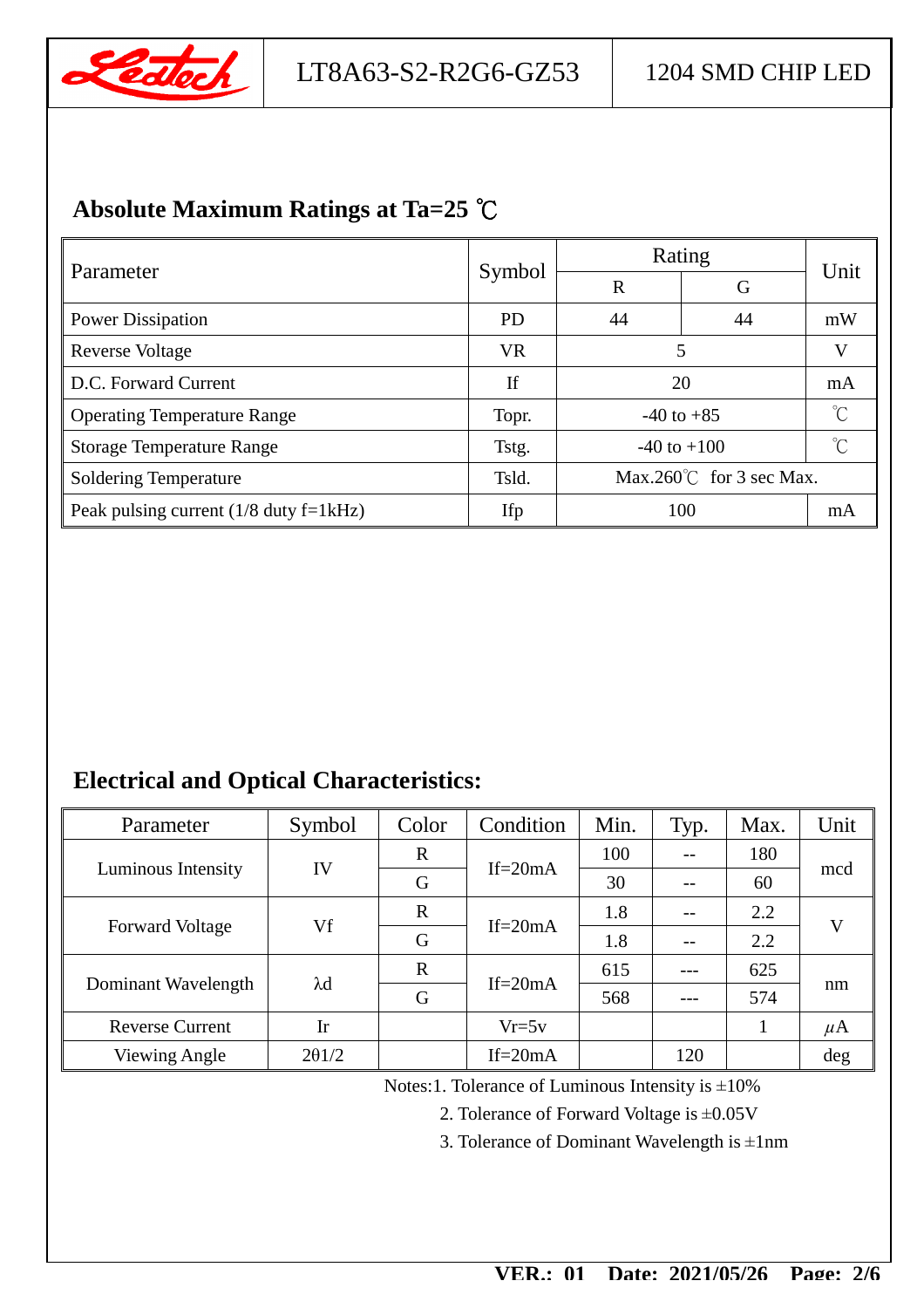

**Typical Electrical/Optical Characteristic Curves (25℃ Ambient Temperature Unless Otherwise Noted)** 





Forward Current VS. Applied Voltage Forward Current VS. Luminous Intensity





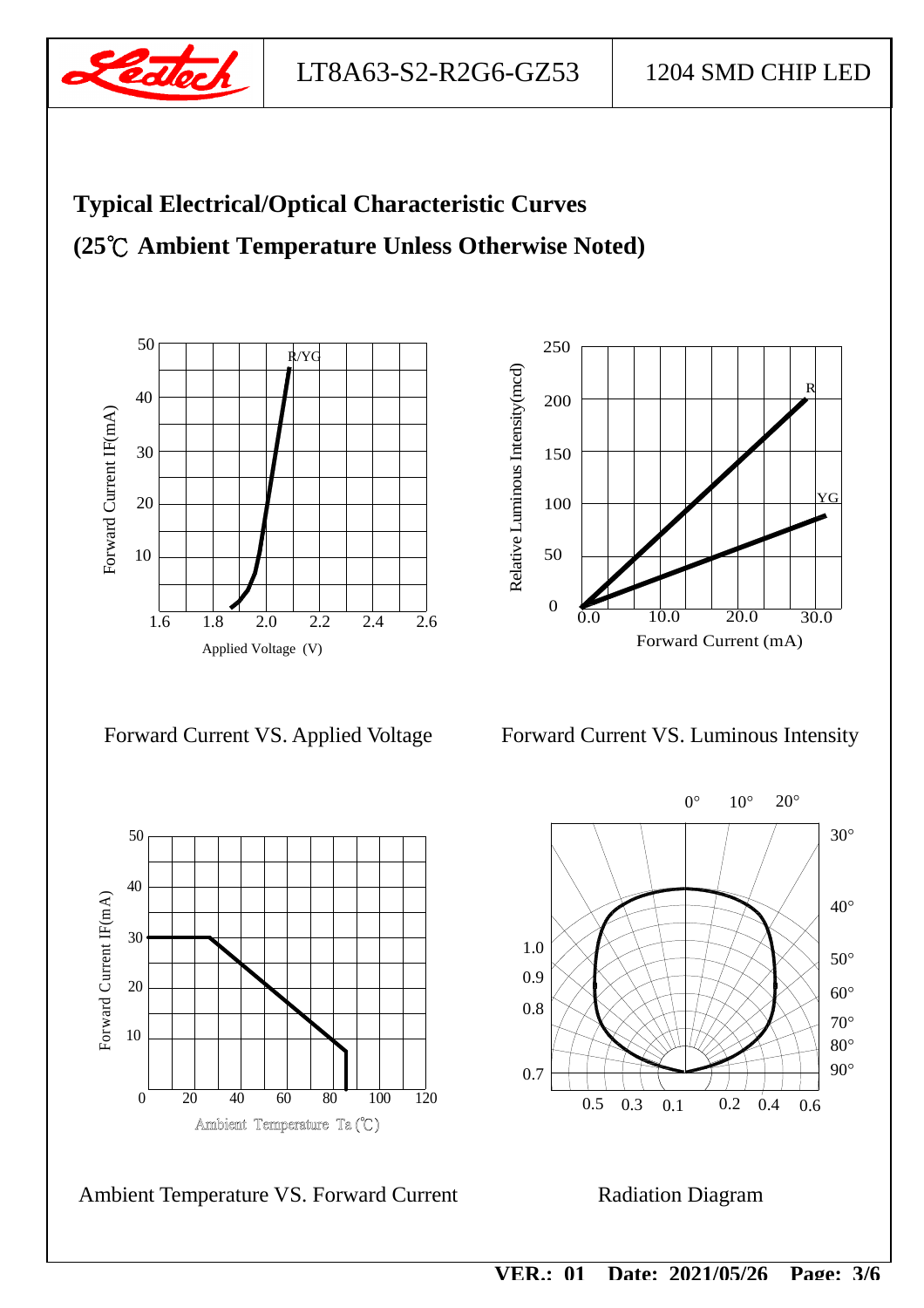

LT8A63-S2-R2G6-GZ53  $|$  1204 SMD CHIP LED

#### **Precautions in Use:**

#### Storage Profile

- 1. Do not open the moisture proof bag before ready to use the LEDs.
- 2. The LEDs should be kept at 30℃ or less and 60%RH or less before opening the package. The max. storage period before opening the package is 1 year.
- 3. After opening the package, the LEDs should be kept at 30℃/40%RH or less, and it should be used within 7 days
- 4. If the LEDs be kept over the condition of 3, baking is required before mounting. Baking condition as below:  $60 \pm 5^{\circ}$  for 24 hours

#### Hand Soldering Profile

The temperature of the iron should be lower than 300℃ and soldering within 3sec per solder-pad is to be observed.

#### Reflow Temp/Time:



Notes:

- 1. Reflow soldering should not be done more than two times.
- 2. Do not put stress on the LEDs when soldering.
- 3. Do not warp the circuit board before it have been returned to normal ambient conditions after soldering.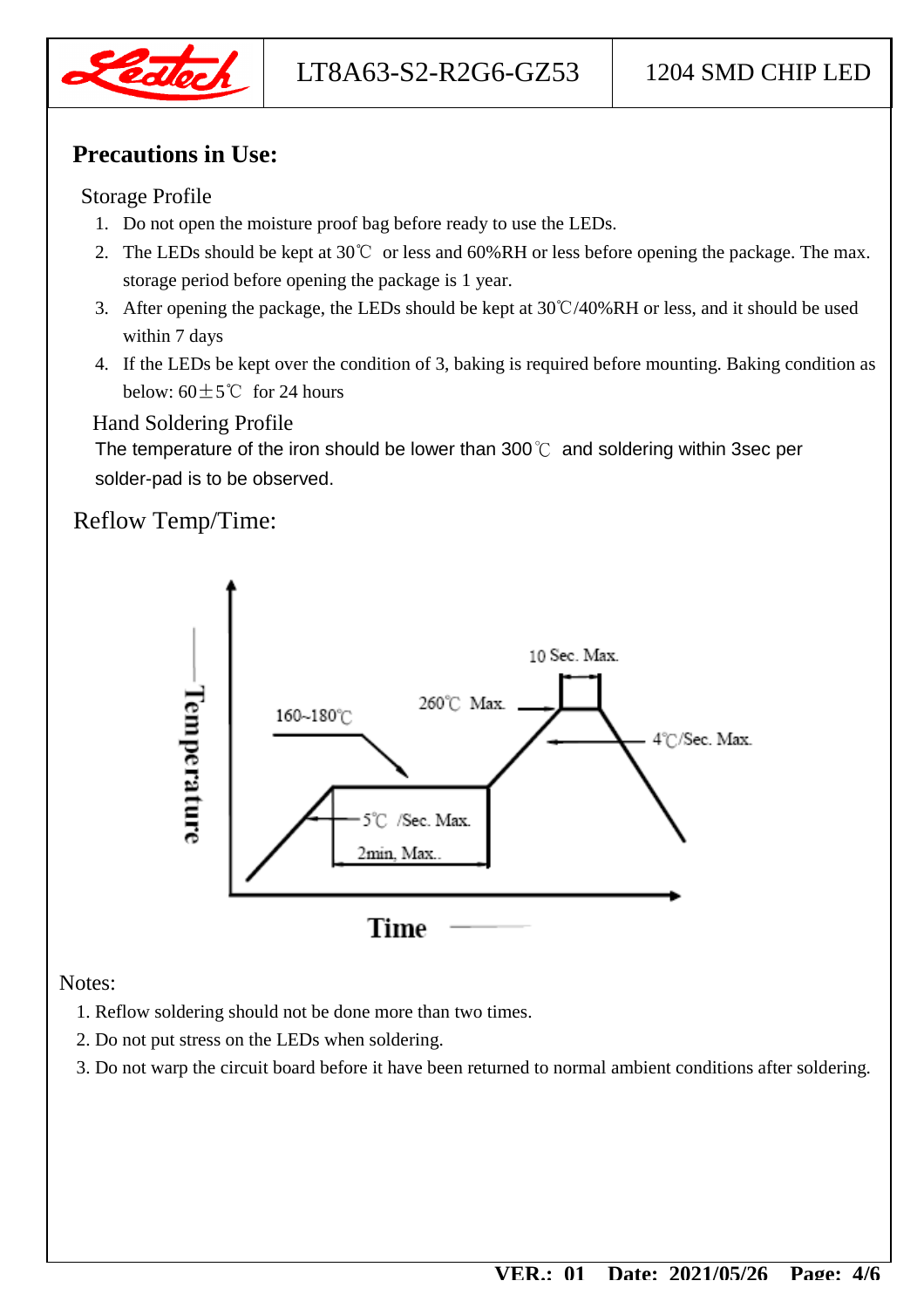

#### **Sulfur-sensitive**

- l **There is silver-plated metal part on the inner/outer side of the outer package. If exposed to the condition with corrosive gas, the silver plating surface may go bad, which will affect soldering strength and optical properties. Therefore, after opening it must be kept in a sealed container, etc.**
- l **Materials contain sulfur component (gasket, adhesive, etc.) may have bad effects on the surface of the coating, so please do not use such materials in the product.**
- l **In cardboard boxes and rubber, even in the atmosphere may contain minute amount of corrosive gases; In addition, the resin material may also contain halogen which has a bad effect on the surface of the coating.**
- l **Even if the soldering installation and product assembly finished, by the effect of corrosive gas generated by relative materials of LED and external injected, the coating surface may go bad, so it is necessary to design the product taking into account the above factors.**
- l **If requires, it is best to use a silicone washer, but be aware that low molecular silicone may cause the product poor contact.**
- l **Keep the product in location where has less temperature change, because moisture condensation would be generated under a condition of strong temperature change.**

#### **DISCLAIMER**

- **1. Our department reserves the right(s) on the adjustment of product material mix for the specification.**
- **2.The product meets our department published specification for a period of twelve (12) months from date of shipment.**
- **3.The graphs shown in this datasheet are representing typical data only and do not show guaranteed values.**
- **4.When using this product, please observe the absolute maximum ratings and the instructions for using outlined in these specification sheets. Our department assumes no responsibility for any damage resulting from the use of the product which does not comply with the absolute maximum ratings and the instructions included in these specification sheets.**
- **5.These specification sheets include materials protected under copyright of our department. Reproduction in any form is prohibited without obtaining our department's prior consent.**
- **6.This product is not intended to be used for military, aircraft, automotive, medical, life sustaining or life saving applications or any other application which can result in human injury or death.**